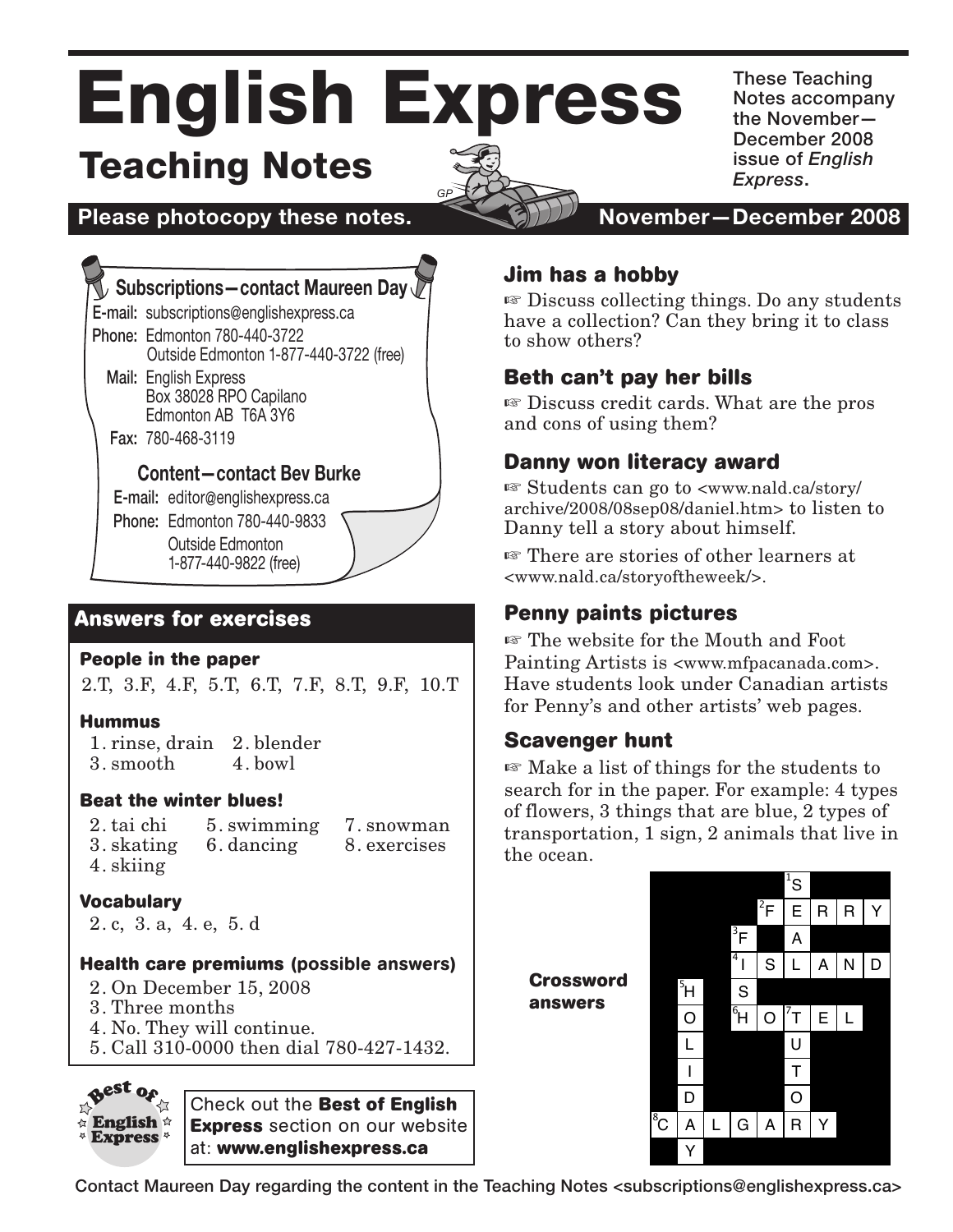# People in the paper Answers on page TN-1

Read the stories about Sarah, Jim, Danny and Penny. Read the sentences. Write **T** if the sentence is true. Write **F** if the sentence is false.

- 1. Danny joined the circus when he was 15.  $\frac{1}{\sqrt{2}}$
- 2. Penny uses an easel and watercolour paints.  $\overline{\phantom{a}}$
- 3. Sarah took a ferry to Prince Edward Island.  $\overline{\phantom{a}}$
- 4. Jim has 570 banks in his collection.  $\overline{\phantom{a}}$
- 5. Danny won a literacy award in September 2008.  $\overline{\phantom{a}}$
- 6. Penny uses her chin to move her wheelchair.  $\overline{\phantom{a}}$
- 7. Sarah went shopping with her dad.  $\overline{\phantom{a}}$
- 8. Jim was 60 years old in 1991.  $\overline{\phantom{a}}$
- 9. Danny's wife's name is Bev.  $\overline{\phantom{a}}$
- 10. Penny visits schools and hospitals.  $\overline{\phantom{a}}$

# **Hummus Answers on page TN-1**

Fill in the blanks with the correct word from the box.

|        | smooth<br>bowl                                                                | blender<br>rinse                             | drain |  |
|--------|-------------------------------------------------------------------------------|----------------------------------------------|-------|--|
| Common | 1. R i n s e<br>and $\_\_\_\_\_\_\_\_\_\_\_\_\$<br>the chickpeas.             | 2. Put all the<br>ingredients in a           |       |  |
|        | 3. Blend until<br>the mixture is<br><u> 1999 - Andrea Andrew Alexandro II</u> | 4. Scrape the<br>hummus into<br>$a_{-}$ $ -$ |       |  |

*Art: Nola Johnston*







 *Paint set: Guy Parsons; Ferry: Nola Johnston*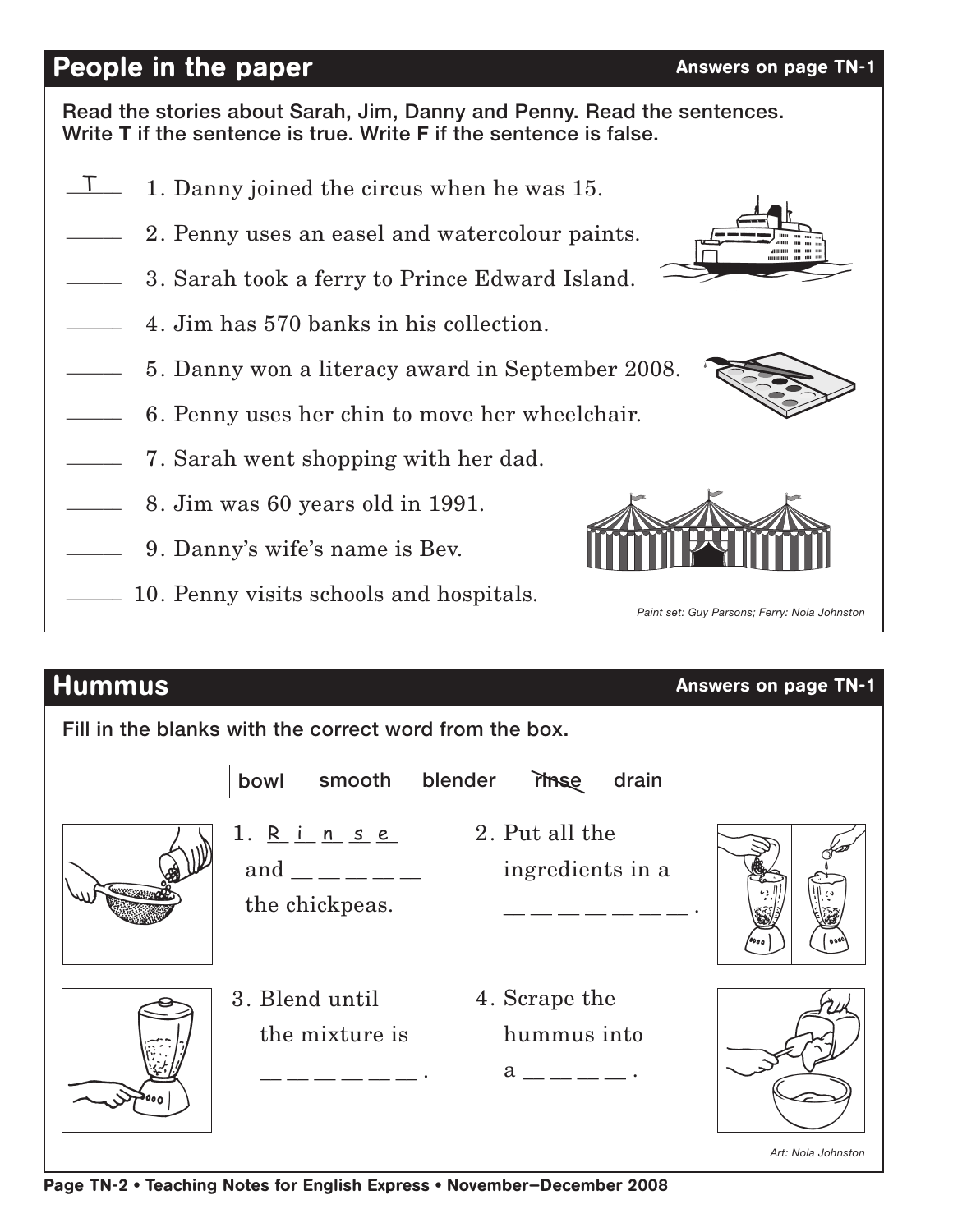# Beat the winter blues! Answers on page TN-1



Match the word to the definition. These words are in the story about Beth.

a. Money that you owe b. Money that you make or receive each month c. Money that you need to live (For example: money for rent or a mortgage, food, gas or a bus pass) d. A person who can help you make a payment plan e. People or companies that you owe money to 1. income $\sim$ 2. expenses 3. debts 4. creditors 5. counsellor at CCSA